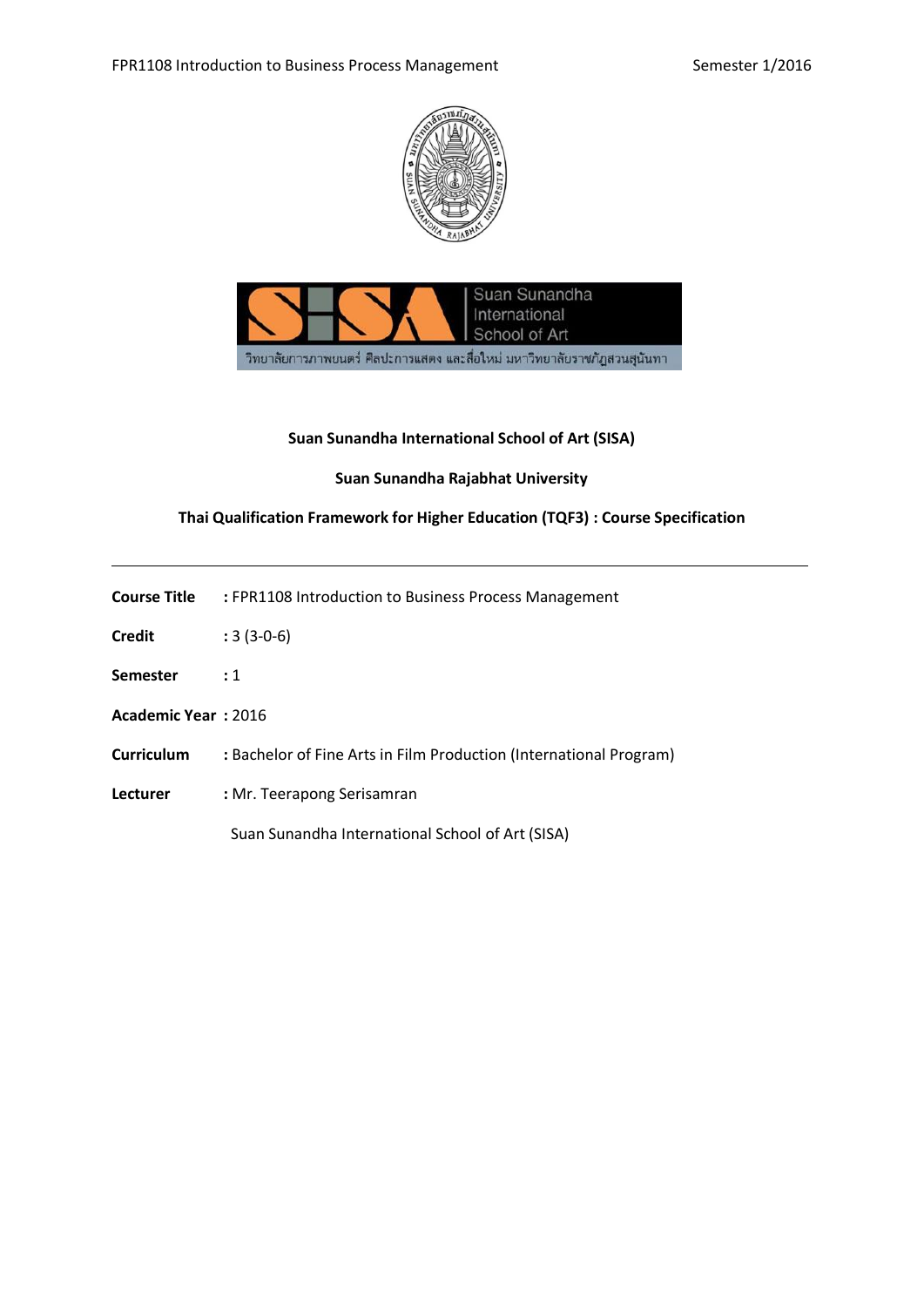## **Section 1. General Information**

- 1. Code and Course Title : FPR1108 Introduction to Business Process Management
- 2. Credit : 3 (3-0-6)
- 3. Curriculum and Course Category: This course offering, a part of the Bachelor of Fine Arts, Film Production Program, Suan Sunandha International School of Art, Suan Sunandha Rajabhat University is categorized as Film Production Specific Course / Core Subject.
- 4. Lecturer : Mr. Teerapong Serisamran
	- E-mail: teerapong.se@ssru.ac.th
- 5. Semester / Year Level of Students: Semester 1 / 3<sup>rd</sup> Year Students
- 6. Pre-Requisite (if any) : None
- 7. Co-Requisite (if any) : None
- 8. Learning Location : Building 31 Suan Sunandha International School of Art (SISA),
	- Room: 3112B, Suan Sunandha Rajabhat University
- 9. Late Date for Preparing and Revising this Course: -

## **Section 2. Aims and Objectives**

- 1. Objectives of Course
	- 1.1 To have knowledge about business process management.
	- 1.2 To be able to apply in their films production plan.
- 2. Objectives of Developing/Revising Course -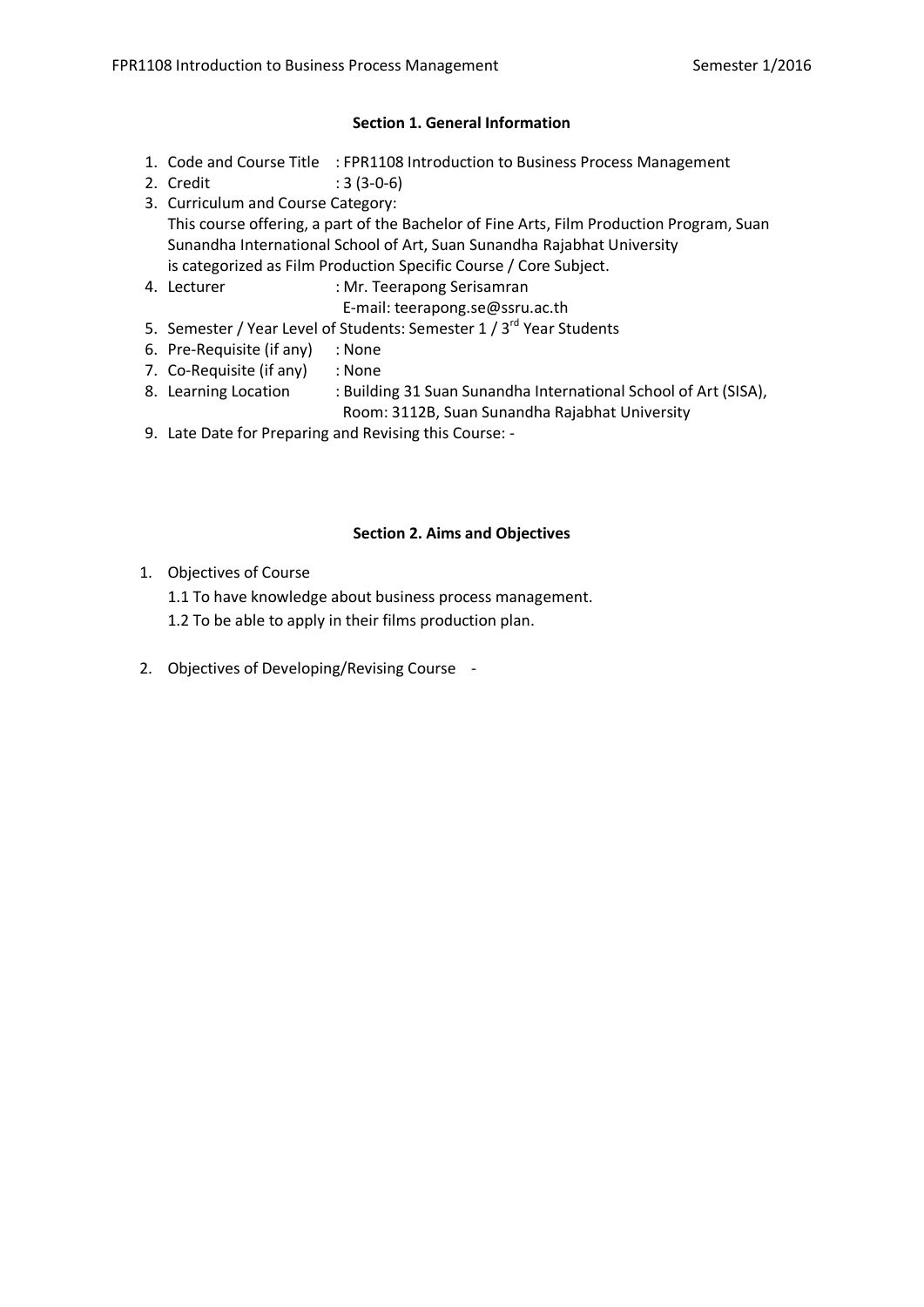### **Section 3. Course Structure**

## **1. Course Outline**

The course topics are about introduction to business process management including with case studies.

## 2. **Time Length per Semester** (Lecture-Hours / Practice-Hours / Self Study-Hours)

| Lecture          | Practice | <b>Self Study</b> | Addition             |
|------------------|----------|-------------------|----------------------|
| 3 hours per week |          | 6 hours per week  | upon student request |

## **3. Time Length per Week for Individual Academic Consulting and Guidance**

- a. Lecturer will be available every Wednesday from 9:00 to 16.00 at Suan Sunandha International School of Art or an appointment can be made upon request.
- b. Lecturer can also be reached via e-mail for any short consultations: suparada.pr@ssru.ac.th

| <b>Learning Standard/Outcomes</b>                                                                                                                                                                                                                                                                   | <b>Learning Activities</b>                                                                                                                                                                                                                                                                                 | <b>Learning Assessment</b>                                                                                                                                                                                              |
|-----------------------------------------------------------------------------------------------------------------------------------------------------------------------------------------------------------------------------------------------------------------------------------------------------|------------------------------------------------------------------------------------------------------------------------------------------------------------------------------------------------------------------------------------------------------------------------------------------------------------|-------------------------------------------------------------------------------------------------------------------------------------------------------------------------------------------------------------------------|
|                                                                                                                                                                                                                                                                                                     | <b>Ethics and Morals</b><br>1.                                                                                                                                                                                                                                                                             |                                                                                                                                                                                                                         |
| 1. Honesty<br>2. Integrity<br>3. Responsibility<br>4. Punctuality<br>5. Tolerance<br>6. Confidence                                                                                                                                                                                                  | 1. Rules setting such as<br>attending the class on time<br>and regularly<br>2. Group discussion<br>3. Group work<br>4. Responsible for given tasks<br>and be honest in working<br>and examination                                                                                                          | 1. Evaluation of on time class<br>attendance<br>2. Evaluation of on time<br>assigned tasks sending<br>3. Evaluation of harmony in<br>students group working                                                             |
|                                                                                                                                                                                                                                                                                                     | 2.<br>Knowledge                                                                                                                                                                                                                                                                                            |                                                                                                                                                                                                                         |
| 1. Can apply knowledge in real<br>working time<br>2. Dare to use creativity that's<br>profit for film production<br>development<br>3. Understand in working<br>process rightly in standard<br>4. Good attitude to profession<br>and work based on<br>moralities and ethics of<br>mass communicators | Explain and conclude ideas<br>1.<br>through teaching<br>documents and<br>presentation by programs<br>of Microsoft PowerPoint,<br>Microsoft Word and<br>Internet<br>Single and group<br>2.<br>assignment and discussion<br>3. Games for case studies<br>understanding and<br>conclusion<br>4. Quiz in class | 1. Evaluation by behaviors,<br>attention and class<br>participation<br>2. Evaluation by group working<br>of film production and<br>discussion<br>3. Evaluation by quiz, midterm<br>examination and final<br>examination |

## **Section 4. Developing Students' Learning Outcomes**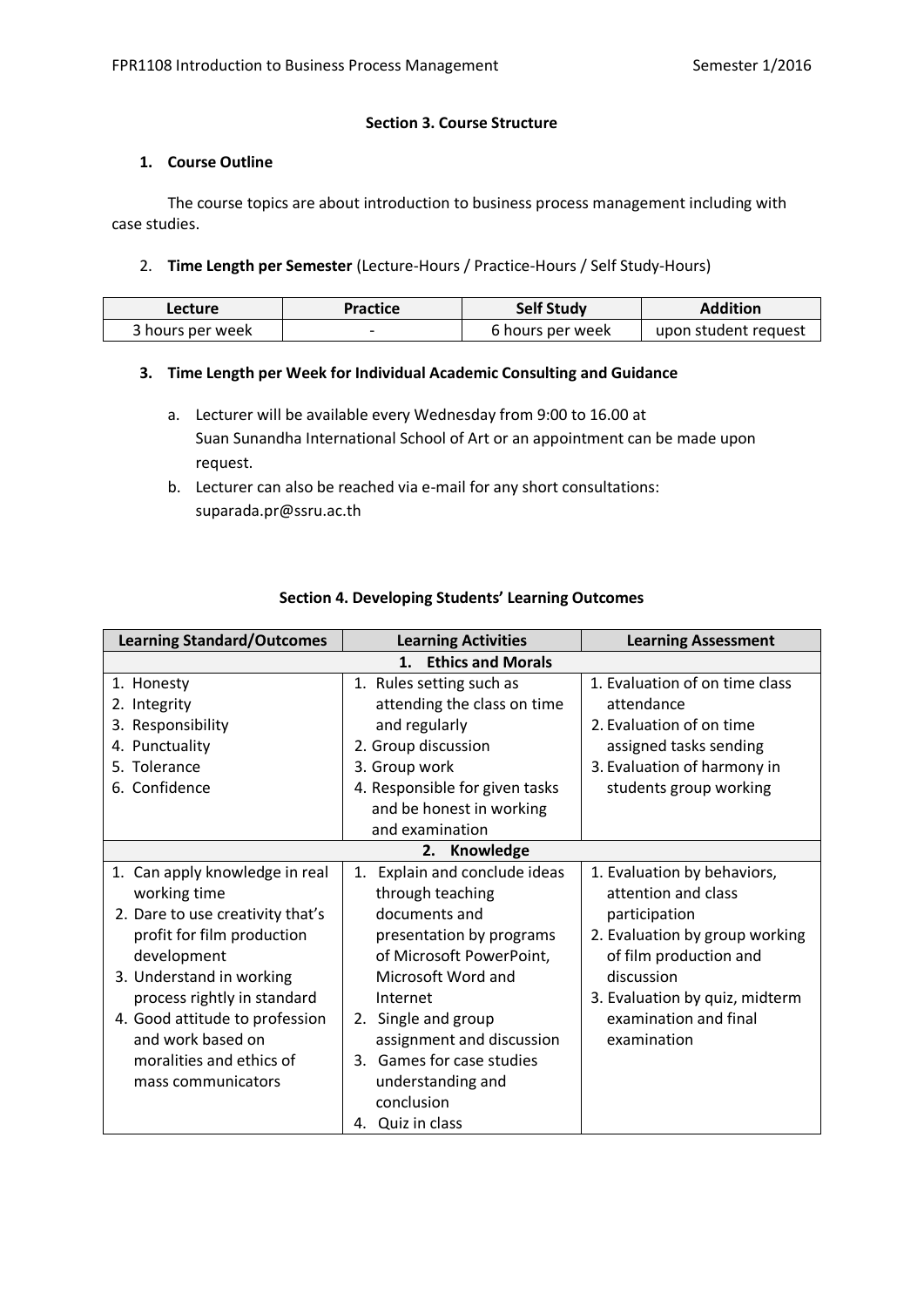| <b>Learning Standard/Outcomes</b>                                                                                                                                                                                                                                                                                                                                                        | <b>Learning Activities</b>                                                                                                                                                                                                                                                               | <b>Learning Assessment</b>                                                                                                                                                                                                                       |  |  |  |  |
|------------------------------------------------------------------------------------------------------------------------------------------------------------------------------------------------------------------------------------------------------------------------------------------------------------------------------------------------------------------------------------------|------------------------------------------------------------------------------------------------------------------------------------------------------------------------------------------------------------------------------------------------------------------------------------------|--------------------------------------------------------------------------------------------------------------------------------------------------------------------------------------------------------------------------------------------------|--|--|--|--|
| <b>Cognitive Skills</b><br>3.                                                                                                                                                                                                                                                                                                                                                            |                                                                                                                                                                                                                                                                                          |                                                                                                                                                                                                                                                  |  |  |  |  |
| 1. Can apply theoretical<br>section and practical part to<br>film production<br>2. Can analyze situations in<br>film production                                                                                                                                                                                                                                                          | 1. Practice and ideas<br>conclusion by program of<br><b>Microsoft PowerPoint</b><br>2. Assignment of group<br>discussion and report<br>3. Group analysis based on at<br>present film principles                                                                                          | 1. Evaluation by behaviors,<br>attention and class<br>participation<br>2. Evaluation by group<br>discussion<br>3. Evaluation by class practice<br>4. Evaluation by students' ideas<br>conclusion, analysis including<br>with in class evaluation |  |  |  |  |
| 4.                                                                                                                                                                                                                                                                                                                                                                                       | <b>Interpersonal Skills and Responsibilities</b>                                                                                                                                                                                                                                         |                                                                                                                                                                                                                                                  |  |  |  |  |
| 1. Relevant interpersonal skill<br>and classmate<br>2. Skill of creation and<br>maintenance of<br>interpersonal relationship<br>with colleagues and gain<br>and loss people<br>3. Professional practice with<br>self-responsibility and public<br>responsibility based on<br>moralities and ethics of<br>mass communicators<br>4. Being leader and follower<br>while working development | 1. Explain and conclude ideas<br>through teaching<br>documents and<br>presentation by programs<br>of Microsoft PowerPoint,<br>Microsoft Word and<br>Internet<br>2. Group works assignment<br>3. Group presentation                                                                       | 1. Evaluation by behaviors,<br>attention and class<br>participation<br>2. Evaluation by group works<br>3. Evaluation by in class<br>practice                                                                                                     |  |  |  |  |
| 5.                                                                                                                                                                                                                                                                                                                                                                                       | <b>Numerical Analysis, Communication and Information Technology Skills</b>                                                                                                                                                                                                               |                                                                                                                                                                                                                                                  |  |  |  |  |
| 1. Effective communication<br>skill which are listening,<br>speaking, reading and<br>writing skills<br>2. Information technology and<br>new media usage skills to<br>support film production<br>such as information<br>searching via internet and<br>uploading produced film to<br>youtube.com                                                                                           | 1. Communicative technology<br>usage practice such as<br>assignment sending via e-<br>mail and creation of forum<br>for ideas sharing<br>2. In class discussion or<br>playing of case studies<br>games<br>3. Report presentation skill by<br>using proper forms, tools<br>and technology | 1. Evaluation by behaviors,<br>attention and class<br>participation<br>2. Evaluation by group<br>discussion and presentation<br>3. Evaluation by in class<br>practice                                                                            |  |  |  |  |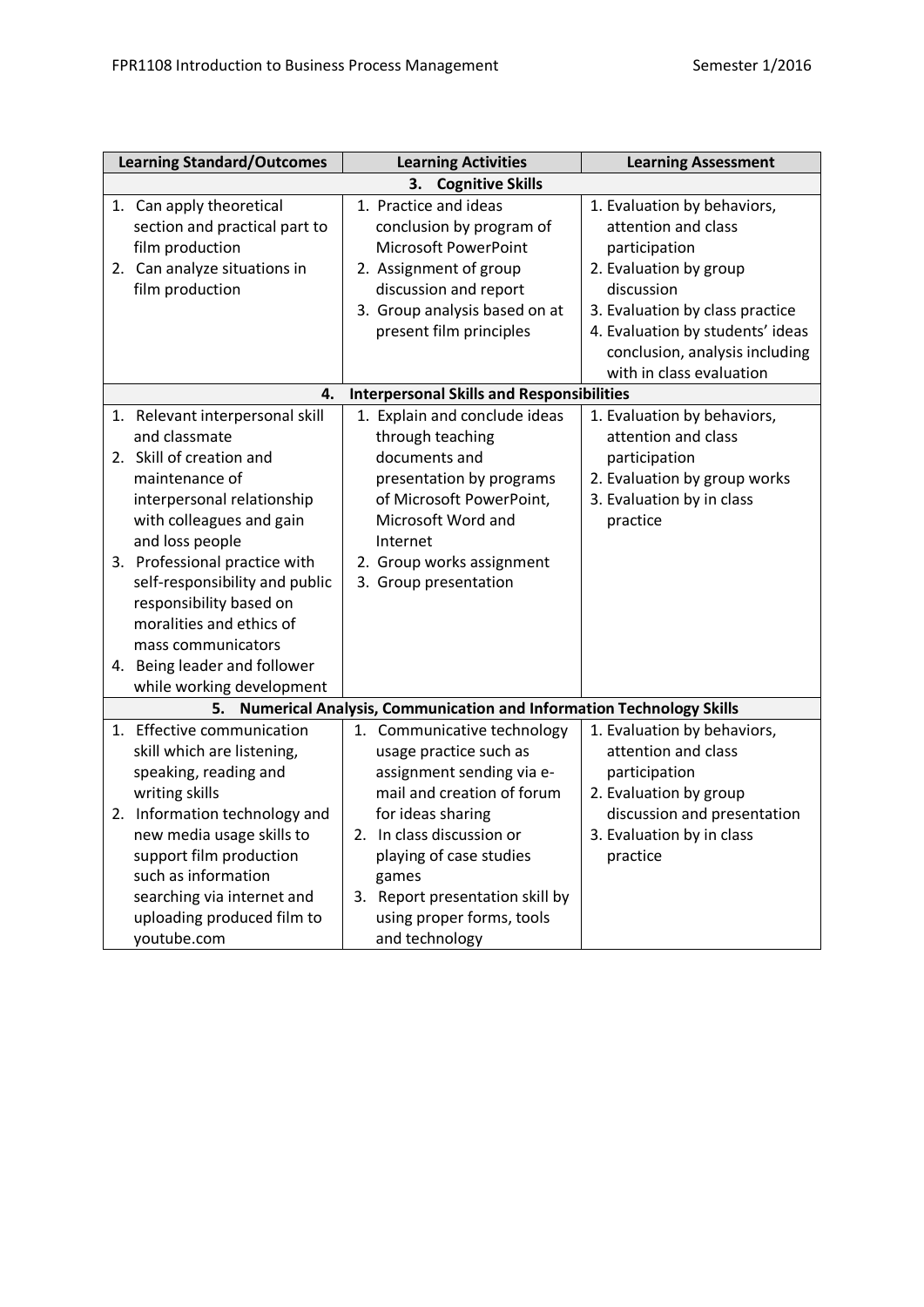## **Section 5. Lesson Plan and Assessment**

# **1. Lesson Plan**

| <b>Week</b>     | <b>Topic and Detail</b>                                                        | <b>Hours</b>            |    | <b>Activity and Media</b>       |  | Lecturer                 |
|-----------------|--------------------------------------------------------------------------------|-------------------------|----|---------------------------------|--|--------------------------|
| $\mathbf{1}$    | - Course Orientation                                                           | 3                       |    | - Group Discussion              |  | Mr. Teerapong Serisamran |
| $\overline{2}$  | - Introduction to marketing for Film:<br>Knowing 4P in Marketing               | 3                       |    | - Lecture<br>- Group Discussion |  | Mr. Teerapong Serisamran |
| 3               | - Product: Film Content.                                                       | 3                       |    | - Lecture<br>- Group Discussion |  | Mr. Teerapong Serisamran |
| 4               | - Place: Where to sell your film.                                              | 3                       |    | - Lecture<br>- Group Discussion |  | Mr. Teerapong Serisamran |
| 5               | - Price: Cost Evaluation in Film<br>Production.                                | 3                       |    | - Lecture<br>- Group Discussion |  | Mr. Teerapong Serisamran |
| 6               | - Promotion: Marketing Tools, from<br>Poster to Viral Video.                   | 3                       |    | - Lecture<br>- Group Discussion |  | Mr. Teerapong Serisamran |
| $\overline{7}$  | <b>Midterm Break Week</b>                                                      |                         |    |                                 |  |                          |
| 8               |                                                                                |                         |    | <b>Midterm Examination Week</b> |  |                          |
| 9               | - SWOT Analysis in film producing.                                             | 3                       |    | - Lecture<br>- Group Discussion |  | Mr. Teerapong Serisamran |
| 10 <sup>1</sup> | - Major Threats in Film Business.                                              | 3                       |    | - Lecture<br>- Group Discussion |  | Mr. Teerapong Serisamran |
| 11              | - Major change in Film Business: From<br>Theatre Screen to Internet streaming. | 3                       |    | - Lecture<br>- Group Discussion |  | Mr. Teerapong Serisamran |
| 12              | - Film Package Content and Format.                                             | 3                       |    | - Lecture<br>- Group Discussion |  | Mr. Teerapong Serisamran |
| 13              | - Group Presentation part 1                                                    | 3                       |    | - Group Presentation            |  | Mr. Teerapong Serisamran |
| 14              | - Group Presentation part 2                                                    | 3                       |    | - Group Presentation            |  | Mr. Teerapong Serisamran |
| 15              | - Film Trailers Presentation for<br>classmate evaluation.                      | 3                       |    | - Group Discussion              |  | Mr. Teerapong Serisamran |
| 16              |                                                                                | <b>Final Break Week</b> |    |                                 |  |                          |
| 17              | <b>Final Examination Week</b>                                                  |                         |    |                                 |  |                          |
|                 | <b>Total Hours</b>                                                             |                         | 39 |                                 |  |                          |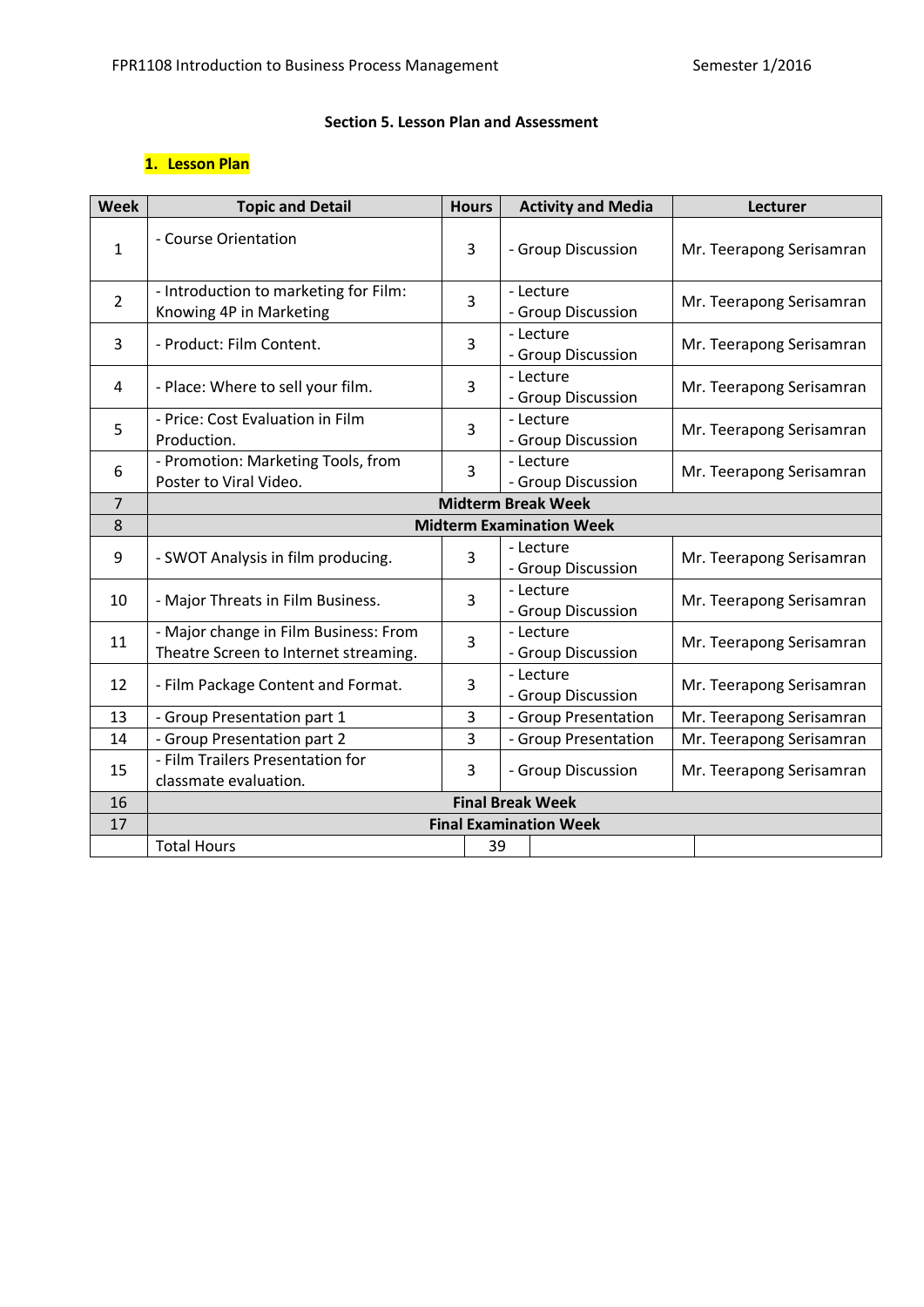# **2. Learning Assessment Plan**

| <b>Learning Outcomes</b>                                                                                                                                                                                                                                                                                                                                                                    | <b>Assessment Activities</b>                                      | <b>Time Schedule</b> | <b>Proportion of</b><br>Assessment (%)                                                                 |
|---------------------------------------------------------------------------------------------------------------------------------------------------------------------------------------------------------------------------------------------------------------------------------------------------------------------------------------------------------------------------------------------|-------------------------------------------------------------------|----------------------|--------------------------------------------------------------------------------------------------------|
|                                                                                                                                                                                                                                                                                                                                                                                             |                                                                   |                      |                                                                                                        |
| 1. Honesty<br>2. Integrity<br>3. Responsibility<br>4. Punctuality<br>5. Tolerance<br>6. Confidence                                                                                                                                                                                                                                                                                          | <b>Behaviors and Class</b><br><b>Practical Participation</b>      | <b>Every Week</b>    | <b>Class Attendance</b><br>10%                                                                         |
|                                                                                                                                                                                                                                                                                                                                                                                             | 2. Knowledge                                                      |                      |                                                                                                        |
| 1. Can apply knowledge in<br>real working time<br>2. Dare to use creativity<br>that's profit for film<br>production development<br>3. Understand in working<br>process rightly in standard<br>4. Good attitude to<br>profession and work based<br>on moralities and ethics of<br>mass communicators                                                                                         | Video Essays on<br>Midterm and Final<br><b>Examination Scores</b> | Week 8 and 17        | Video Essay for<br>Midterm<br>Examination<br>20%<br>Video Essay for<br><b>Final Examination</b><br>30% |
|                                                                                                                                                                                                                                                                                                                                                                                             | 3. Cognitive Skills                                               |                      |                                                                                                        |
| 1. Can apply theoretical<br>section and practical part<br>to film production<br>2. Can analyze situations in<br>film production                                                                                                                                                                                                                                                             | Group Discussion and<br>Analysis                                  | Week 1-6 and 9-12    | <b>Group Discussion</b><br>15%                                                                         |
| 4.                                                                                                                                                                                                                                                                                                                                                                                          | <b>Interpersonal Skills and Responsibilities</b>                  |                      |                                                                                                        |
| 1. Relevant interpersonal<br>skill and classmate<br>2. Skill of creation and<br>maintenance of<br>interpersonal relationship<br>with colleagues and gain<br>and loss people<br>3. Professional practice with<br>self-responsibility and<br>public responsibility based<br>on moralities and ethics of<br>mass communicators<br>4. Being leader and follower<br>while working<br>development | <b>Class Participation</b>                                        | <b>Every Week</b>    | <b>Class Participation</b><br>10%                                                                      |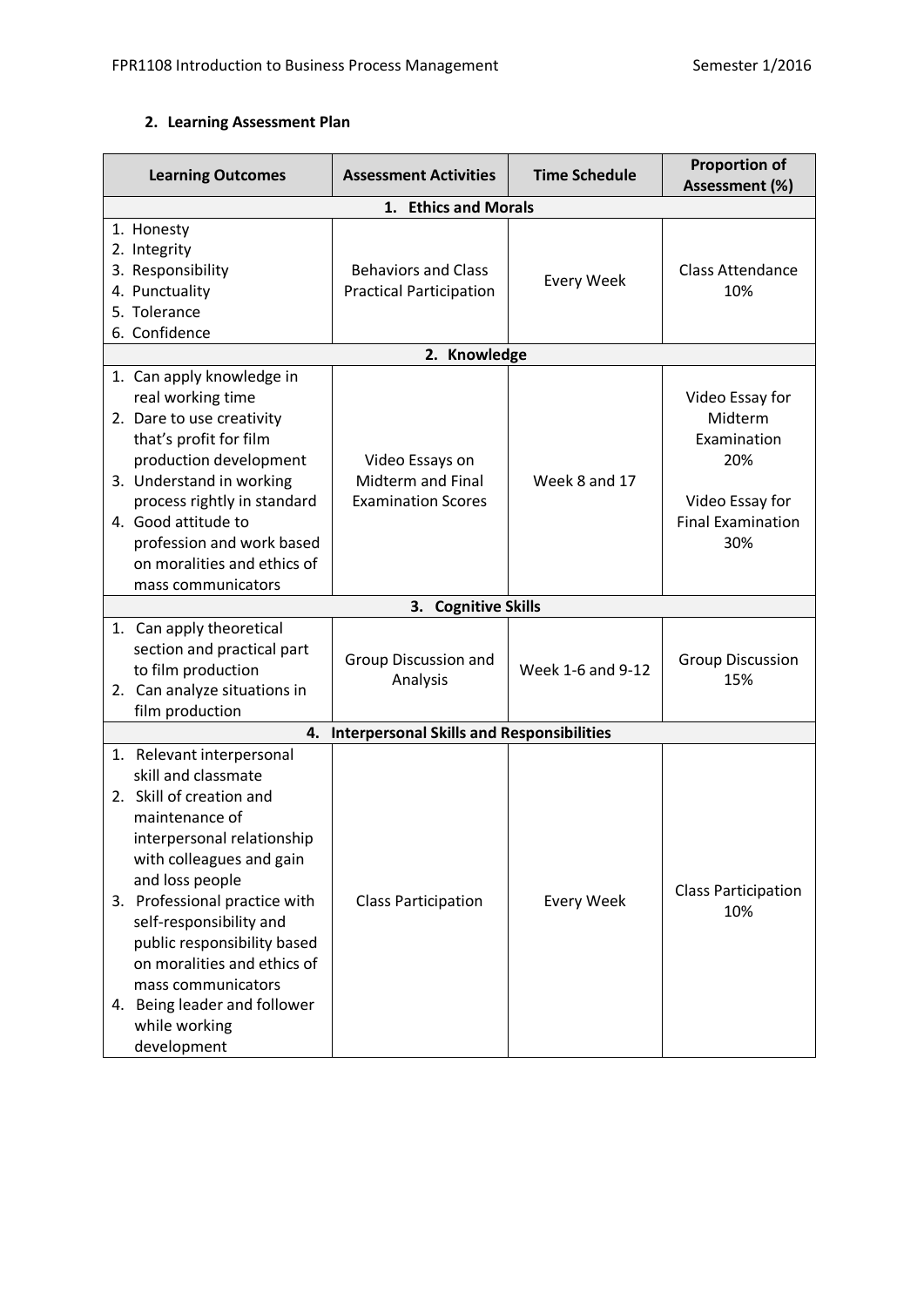| <b>Learning Outcomes</b>                                                                                                                                                                                                                                                                          | <b>Assessment Activities</b>                                           | <b>Time Schedule</b> | <b>Proportion of</b><br>Assessment (%) |  |  |
|---------------------------------------------------------------------------------------------------------------------------------------------------------------------------------------------------------------------------------------------------------------------------------------------------|------------------------------------------------------------------------|----------------------|----------------------------------------|--|--|
|                                                                                                                                                                                                                                                                                                   | 5. Numerical Analysis, Communication and Information Technology Skills |                      |                                        |  |  |
| 1. Effective communication<br>skill which are listening,<br>speaking, reading and<br>writing skills<br>Information technology<br>2.<br>and new media usage skills<br>to support film production<br>such as information<br>searching via internet and<br>uploading produced film<br>to youtube.com | <b>Group Presentation</b><br>and classmate<br>evaluation               | Week 13-15           | <b>Group Presentation</b><br>15%       |  |  |

## **Section 6. Learning and Teaching Resources**

## **1. Major books and documents**

สถาบันพัฒนาความรู้ตลาดทุน ตลาดหลักทรัพย์แห่งประเทศไทย. (2548). *เศรษฐศาสตร์*. กรุงเทพฯ

พรเทพ เบญญาอภิกุล, วรรณวิภางค์ มานะโชติพงษ์. (2556). *รายงานการวิเคราะห์สภาพการแข่งขันธุรกิจโรงพยาบาล เอกชนและอุตสาหกรรมโรงภาพยนตร์*. กรุงเทพฯ.

ตลาดหลักทรัพย์แห่งประเทศไทย. (2548). *เศรษฐศาสตร์*. กรุงเทพฯ

## **2. Important document and information**

## **3. Suggested document and information**

http://www.aiim.org/What-is-BPM-Business-Process-Management http://bpm.com/what-is-bpm

## **Section 7. Course Evaluation and Improvement**

## **1. Strategies for Course Evaluation by Students**

1.1 Explain to students to understand significance of subject development and students' roles in subject effectiveness evaluation as gain and loss people of program management 1.2 Support subject effectiveness evaluation by students before and after studying 1.3 Create opinion sharing atmosphere about subject effectiveness between lecturer and students while studying

# **2. Strategies for Course Evaluation by Lecturer**

2.1 Evaluation majorly based on students' participation such as students' behaviors and participation consideration

2.2 Evaluation by lecturer's point of view such as teaching potential according to set teaching plan evaluation and teaching atmosphere consideration 2.3 Evaluation by students' scores

2.4 Evaluation of teaching by faculty's academic section